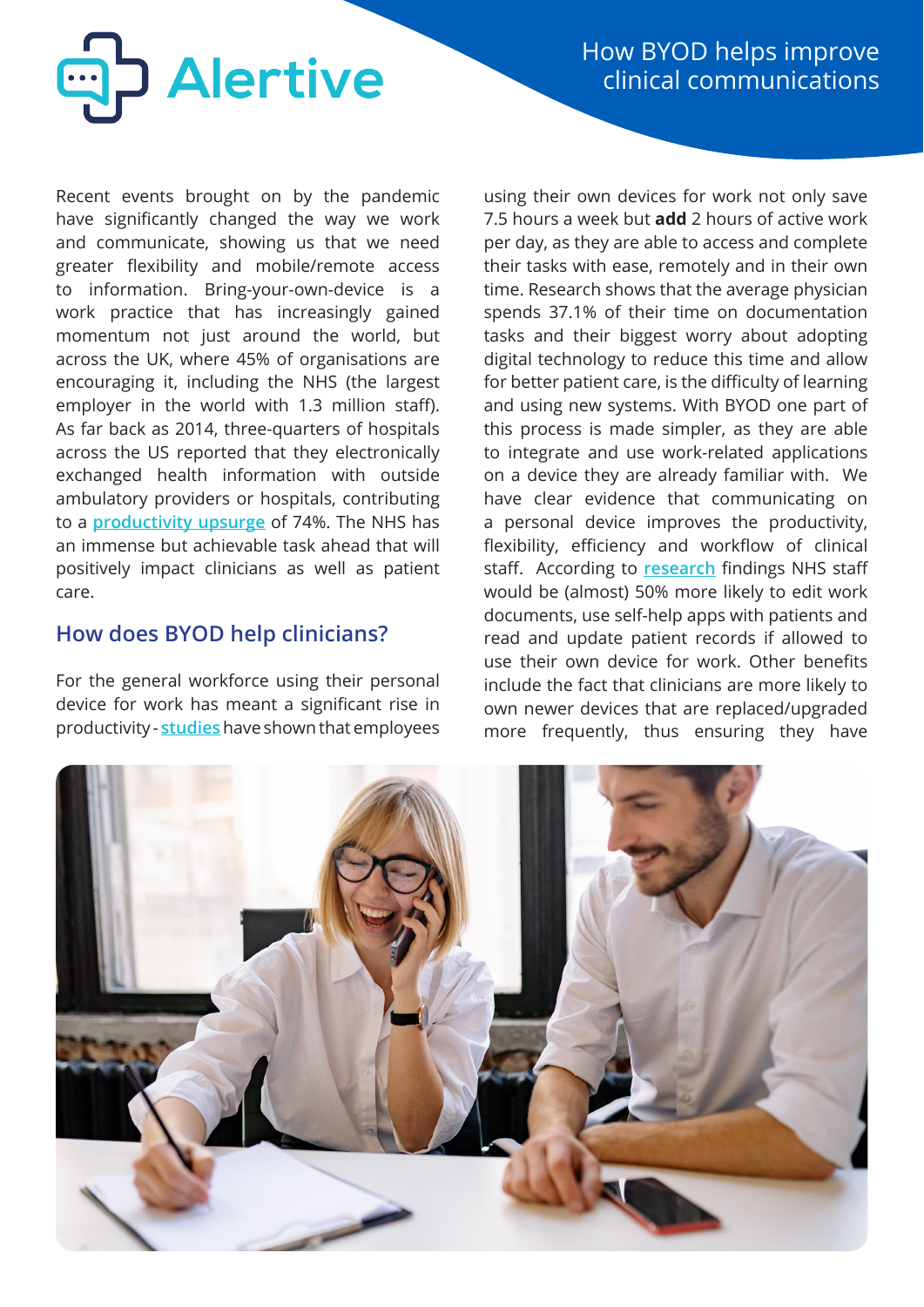improved access to the latest device features. It also increases morale and motivation as they have the freedom to install and use apps that help them manage their workload, support their own well-being and improve patient interaction.

## **Challenges clinicians may face with BYOD:**

With a wide range of digital solutions being marketed and adopted, clinicians have concerns about BYOD and its impact on their devices and personal time. Using their personal device for work can require the installation of third-party apps, that require them to grant complete access and control over their device to the hospital administrators. The use of such applications on their device can thus affect the integrity of personal information, documents and other content saved on their device. Clinical staff also express concerns that integrating work apps onto their personal device could lead to performance issues - such as the device slowing down, battery draining quicker and increased use of/need for phone storage. Most importantly, the biggest drawback they reported was about not being able to "log off", placing yet more demands on their time with an expectation that they would be "always-on" available to respond to work messages and their need for downtime would be disregarded.

# **How does BYOD help the NHS?**

We believe the tipping point when Trusts will be able to justify the purchase of smart devices for all employees could be imminent. But in the interim using well-designed BYOD policies to regulate staff using personal devices in light of evidencebased benefits, is an important stepping-stone to rapidly improve communication for frontline and support staff so they can provide optimal care to patients. Furthermore, the **[NHS Long term](https://www.longtermplan.nhs.uk/wp-content/uploads/2019/01/nhs-long-term-plan-june-2019.pdf) [Plan](https://www.longtermplan.nhs.uk/wp-content/uploads/2019/01/nhs-long-term-plan-june-2019.pdf)** has set out a commitment to deliver care in new ways for the 21st century, with a focus on reducing carbon emissions. Their priority is to find safer, cleaner ways of ensuring clinicians across hospitals and in the community, "have access to mobile devices and digital services".

A robust and easy-to-follow BYOD framework can help achieve this and deliver a number of benefits. For Trusts it means significant financial savings due to lowered device and maintenance costs and a reduced need for training and IT support. It also helps them to regulate the use of personal mobile devices in a BYOD compliant way as staff may already be using their own devices which can expose the NHS data on them, to significant risks. BYOD also contributes significantly towards digitising the hospital's clinical communication, reducing dependency on paper and multiple devices and helps them work towards the **[NHS Carbon Net Zero Plan](https://www.england.nhs.uk/greenernhs/a-net-zero-nhs/)**. Most importantly, a Trust endorsed BYOD framework ensures secure transmission and cloud storage of all shared information - they are able to monitor, track and control what applications are used, who has access to what information while protecting hospital infrastructure and data. Thus, for Trusts allowing clinicians to use their personal devices in a safe and auditable way can help mitigate huge financial costs whilst improving staff efficiency and patient care.

#### **Challenges the NHS may face with BYOD:**

Whilst the benefits are significant, security concerns about BYOD initiatives due to the potential lack of control over personal devices (and the sensitive data being shared), make it one of the biggest healthcare IT challenges for hospital administrations. Some of the biggest barriers for Trusts when it comes to blending personal device use and workplace requirements for security include: being able to control who has access to clinical data, securing network access and limiting the sharing and storage of confidential data on personal devices.

A **[research](https://digitalculture.uk/blog/bring-your-own-device-more-important-now-than-ever/)** study conducted in 2020 found that 44% of Trusts said, "they allowed BYOD but didn't have a policy in place at all". Of those that did have policies, these were often confusing and difficult for users to understand, buried in long technical information, IT jargon and security policies.